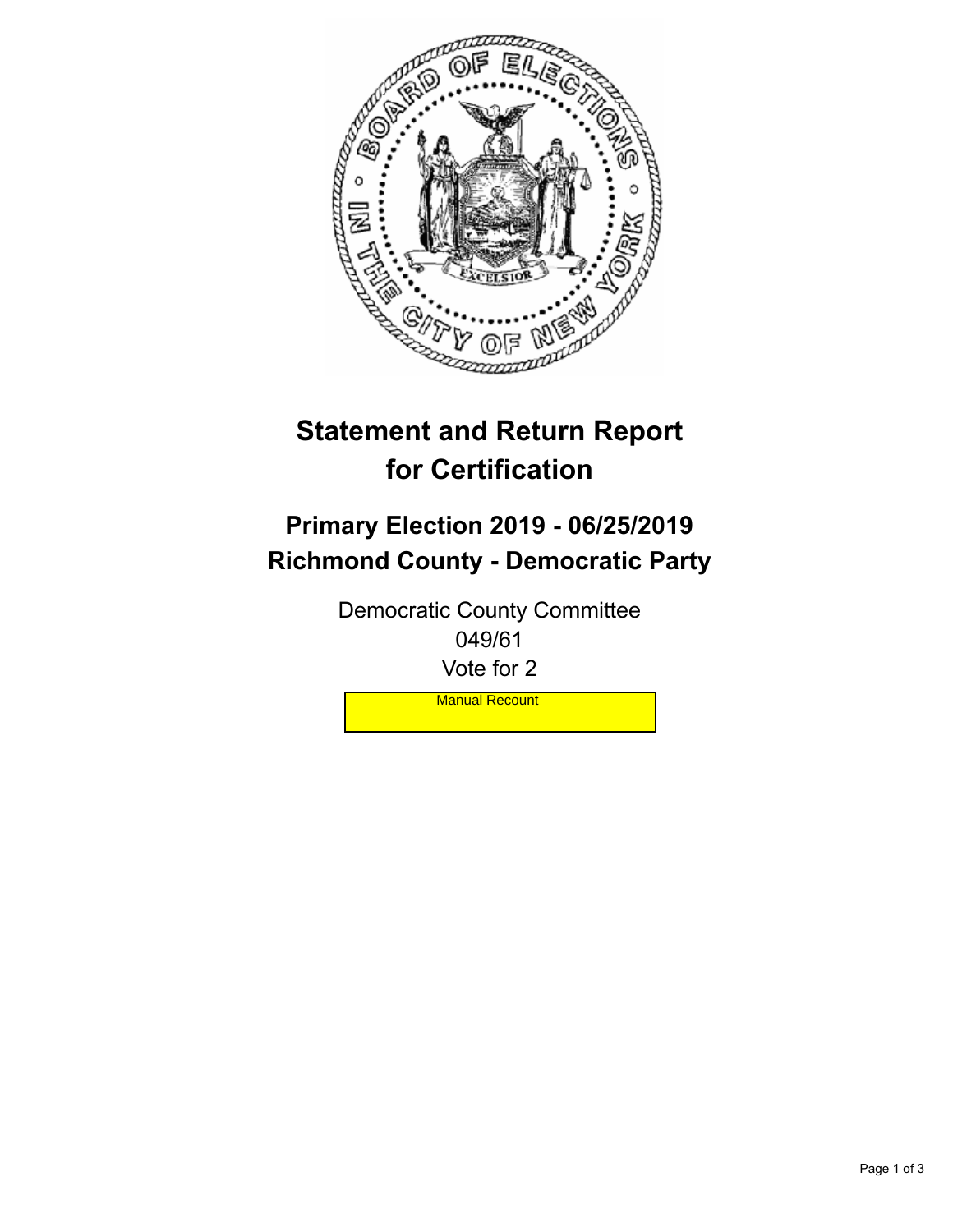

## **Assembly District 61**

| <b>PUBLIC COUNTER</b>                                    | 26       |
|----------------------------------------------------------|----------|
| <b>MANUALLY COUNTED EMERGENCY</b>                        | 0        |
| ABSENTEE / MILITARY                                      | 0        |
| AFFIDAVIT                                                | $\Omega$ |
| <b>Total Ballots</b>                                     | 26       |
| Less - Inapplicable Federal/Special Presidential Ballots | $\Omega$ |
| <b>Total Applicable Ballots</b>                          | 26       |
| AKM M. ULLAH                                             | 12       |
| <b>MOROUNRANTI OGUNLEYE</b>                              | 14       |
| OLIVIA J. HANKS                                          | 9        |
| <b>REGINA P. CRAIG</b>                                   | 6        |
| <b>Total Votes</b>                                       | 41       |
| Unrecorded                                               | 11       |